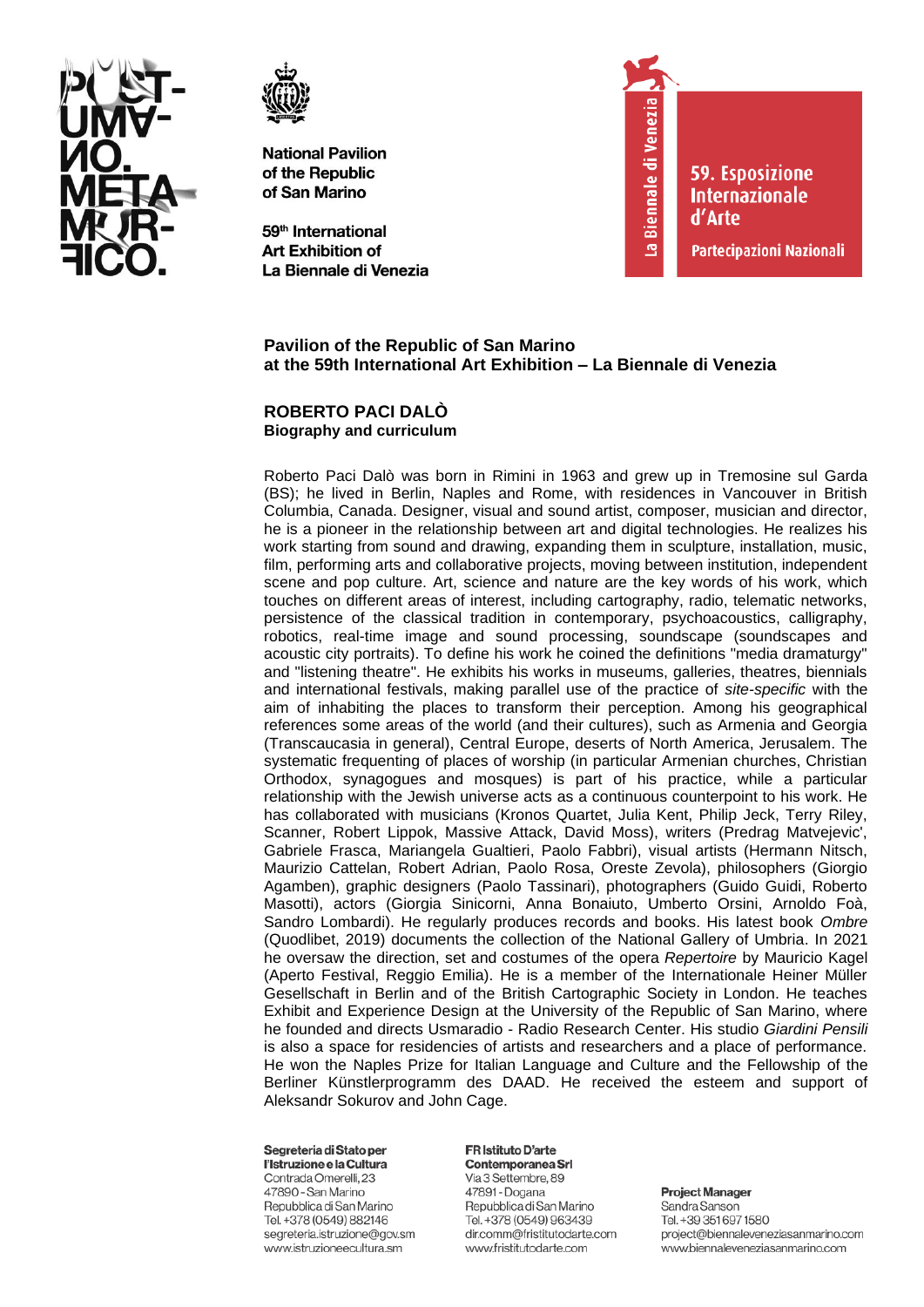



59<sup>th</sup> International **Art Exhibition of** La Biennale di Venezia



He is an expert of the European Commission and is part of the design team of the New European Bauhaus, for which he is editing a book coming out in 2022. His work is presented by Galleria Mazzoli (Berlin / Modena). He lives and works in the hills of Rimini.

### **Solo shows and and Site-specific installations**

- 2022 *Fabula,* permanent site-specific installation, Fondazione Serpone, Torrita Tiberina (Rome), Italy *Ductus,* permanent site-specific installation, curated by Marco Pierini, Galleria Nazionale dell'Umbria, Perugia, Italy 2018 *Shul*, curated by Davide Quadrio, Palazzo del Merenda - Pinacoteca Civica, Musei San Domenico, Forlì (FC), Italy *John & Morty*, sound installation traveling inside the "John Cage Train" between Bologna and Porretta Terme, Italy *Il colore Bruno*, a film for Bruno di Bello, Fondazione Marconi, Milan, Italy 2017 *Long Night Talks*, curated by Georg Weckwerth, Tonspur MQ MuseumsQuartier, Vienna, Austria *Kinoglaz*, Galleria Marcolini, Forlì, Italy *Il colore Bruno*, a film for Bruno di Bello, curated by Maria Savarese, Museo Archeologico Nazionale, Naples, Italy 2016 *Filmnero*, curated by Maria Savarese, Al Blu di Prussia, Naples, Italy *Ye Shanghai*, MAO Museo d'Arte Orientale, Turin, Italy 2014 *Ye Italy*, curated by Monica Bosaro, Fondazione Bevilacqua La Masa, Venice, Italia *Trame*, permanent site-specific installation, Musei comunali, Rimini, Italy 2013 *Ischiaboscoincantato*, permanent installation, in collaboration with Toti Semerano, Ischia (NA), Italy *Fuorifestival XXX*, Sinagoga, Pesaro, Italy *Ye Shanghai*, Fondazione Querini Stampalia, Venice, Italy *Tunnel Tales*, permanent site-specific installation, Göteborg, Sweden 2012 *Luftkrieg*, text by Julia H. Schroeder, Galerie Mazzoli, Berlin, Germany *Time Line,* curated by Mirko Rizzi, Marsèlleria, Milan, Italy 2011 *Six Memos*, curated by Alanna Heiss, Courtyards of the Archaeological Museum, Piazza San Marco, Venice, Italy
	- *The Conference of the Birds* e *The Color of Pomegranates*, permanent sitespecific installations, Masseria Art Project, Fasano (BR), Italy
- 2010 *Storie di lupi e lepri*, curated by Rosita Lappi, Rimini, Italy *Pulviscolo*, Flussi, Avellino, Italy
- 2009 *Storie di lupi e lepri*, curated by Francesca di Transo, Galleria Hde, Naples, Italy

Segreteria di Stato per l'Istruzione e la Cultura Contrada Omerelli, 23 47890 - San Marino Repubblica di San Marino Tel. +378 (0549) 882146 segreteria.istruzione@gov.sm www.istruzioneecultura.sm

FR Istituto D'arte Contemporanea Srl

Via 3 Settembre, 89 47891 - Dogana Repubblica di San Marino Tel. +378 (0549) 963439 dir.comm@fristitutodarte.com www.fristitutodarte.com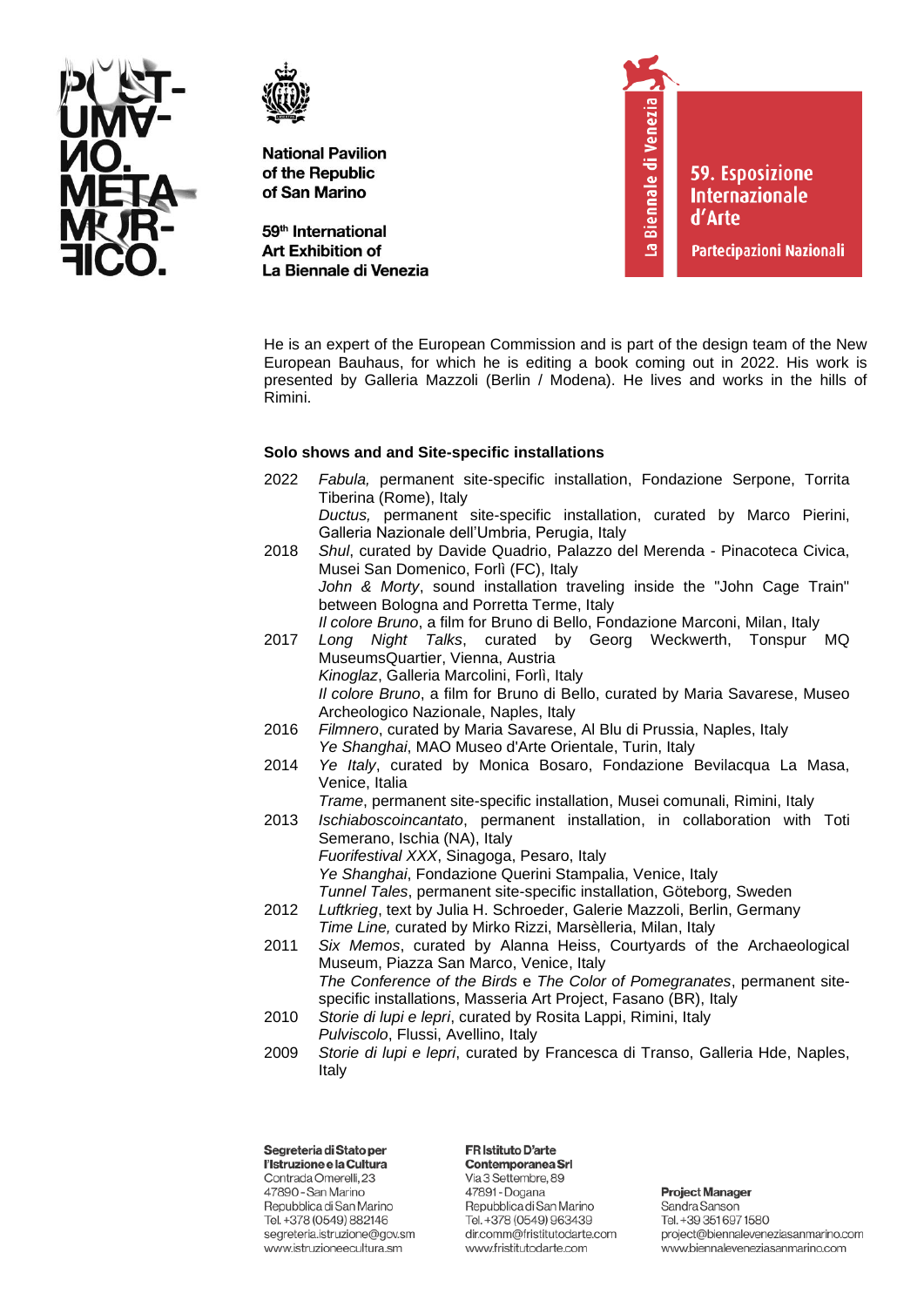



59<sup>th</sup> International **Art Exhibition of** La Biennale di Venezia La Biennale di Venezia

**59. Esposizione Internazionale** d'Arte

**Partecipazioni Nazionali** 

Atlas of Emotion Stream, curated by Julia Draganovic, PAN Palazzo delle Arti, Naples, Italy 2008 Extremo Fluctus, Hotel delle Palme, Capri (NA), Italy Nitschland Napoli, Museo Nitsch, Naples, Italy Sottobosco, O', Milan, Italy Shadows, DuoMo Studio Zero, Rimini, Italy City Works, a cura di Marco Brizzi, Galleria SESV, Florence, Italy Blue Stories, Cinema &/è Lavoro, Terni, Italy Petróleo México. Officina delle Arti, Reggio Emilia, Italy 2007 Sparks, a cura di Marco Pierini, Palazzo delle Papesse, Siena, Italy 2006 Schwarzes Licht, Deutsch-Russisches Museum, Berlin, Germany Greuelmärchen, a cura di Klaudia Ruschkowski e Wolfgang Storch, Berlin, Germany Riminisoudscape, Università di Bologna - polo di Rimini, Italy 2004 Scala temporale, in collaboration with Paolo Rosa / Studio Azzurro, curated by Annelie Bortolotti, EURAC, Bolzano, Italy Tremante omaggio, Il Laboratorio dell'imperfetto, Gambettola (FC), Italy Filmnero, curated by Ugo Pitozzi, Museo d'arte contemporanea di Villa Croce, Genova, Italy 2003 Sound as generative space, in collaboration with Luca Ruzza, Charlottenborg Exhibition Hall, Copenhagen, Denmark 2002 EMN40, curated by Philippe Franck, Flagey, Bruxelles, Belgium L'ombra di Jesenice, Gornjesavski Muzej, Jesenice, Slovenia 2001 Code Files Remix, in collaboration with Lab[au], curated by Philippe Franck, Les Brigittines, Netdays, Bruxelles, Belgium 2000 Napoli, Studio Morra, Naples, Italy 1999 Napoli, Deutzer Brücke, Colonia, Germany OZ, curated by Manfred Mixner, SFB Lichthof, Berlin, Germany 1996 In sospensione, in collaboration with Salvo Cuccia and Gianni Gebbia, Spasimo, Palermo, Italy 1994 Napoli, curated by Matthias Osterwold, Podewil, Berlin, Germany Napoli, Alte Schmiede, Vienna, Austria Napoli, Link. Bologna, Italy Roberto Paci Dalò, Galleria Neon, Bologna, Italy 1992 1987 Stanza di carte: scritture e partiture, curated by Lorenzo Mango, Palazzo Cesi, Acquasparta (TR), Italy Pitture e partiture, curated by Filiberto Menna, Lavatoio contumaciale, Rome, Italy 1986 Osservazioni Temporali, Teatro della Gloria, Florence, Italy Geografie Personali, Ex Stalloni, Reggio Emilia, Italy Lavori recenti, Galleria Decalage, Milan, Italy

Segreteria di Stato per l'Istruzione e la Cultura Contrada Omerelli, 23 47890 - San Marino Repubblica di San Marino Tel. +378 (0549) 882146 segreteria.istruzione@gov.sm www.istruzioneecultura.sm

# FR Istituto D'arte

Contemporanea Srl Via 3 Settembre, 89 47891 - Dogana Repubblica di San Marino Tel. +378 (0549) 963439 dir.comm@fristitutodarte.com www.fristitutodarte.com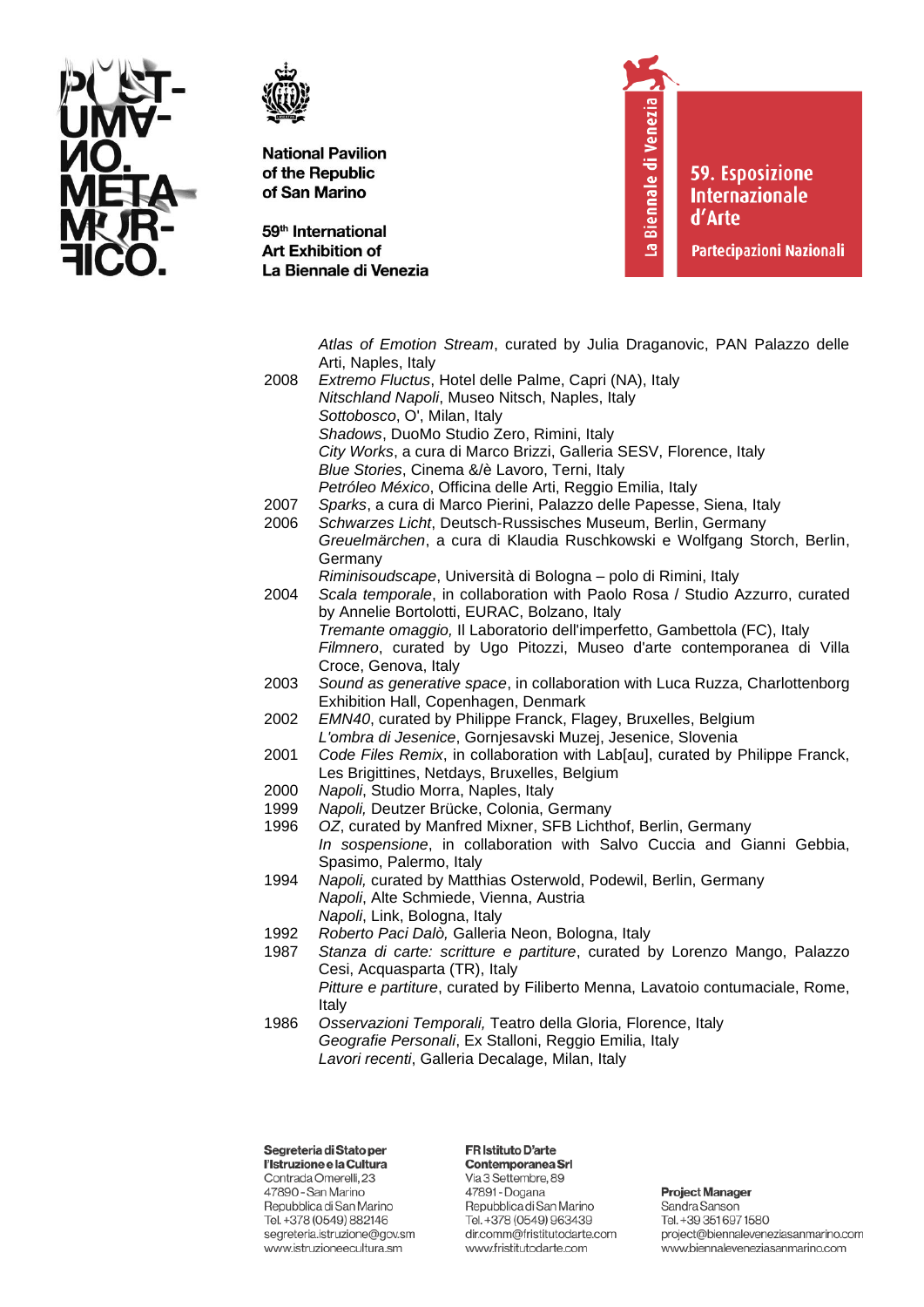



59<sup>th</sup> International **Art Exhibition of** La Biennale di Venezia La Biennale di Venezia

**59. Esposizione Internazionale** d'Arte

**Partecipazioni Nazionali** 

## **Group exhibitions**

- 2022 *Zone Libre*, curated by Philippe Franck, Bastia, Corsica, France
- 2021 *141 – Un secolo di disegno in Italia*, curated by Claudio Musso and Maura Pozzati, Fondazione del Monte, Bologna, Italy *Sonic Narratives*, a cura Philippe Franck, Timisoara, Romania *DiStanze – incontri ravvicinati con gli artisti*, MUSMA, Matera, Italy *B-Archive,* Musei comunali, Rimini, Italy
- 2020 *Both Ways*, curated by Giuliana Carbi Jesurun, Trieste, Italy
- 2018 *Switch*, Isorropia homegallery, Milan, Italy *When sound becomes form. Sperimentazione sonora in Italia 1950-2000*, curated by Carlo Fatigoni, MAXX, Rome, Italy *Audiovetture*, curated by Fabrizio Basso, Silvia Cini and Gino Gianuizzi, Bologna, Italy
- 2017 *John Cage Haus*, curated by Georg Weckwerth, Halbertstadt, Germany *Doual'art,* Douala, Cameroun
- 2015 *GLITCH, interferenze tra arte e cinema in Italia*, curated by Davide Giannella, PAC, Milan, Italy
- 2014 Biennale del Disegno, *Trame*, permanent site-specific installation at municipal museums, Rimini, Italy
- 2013 *GIBCA Göteborg International Biennal for Contemporary Art*, Göteborg, Sweden

*Fuori Rottacurated by* Chiara Bertola and Davide Quadrio, Fondazione Querini Stampalia, Venice, Italy

- 2012 *Forte Piano: Le forme del suono*, curated by Achille Bonito Oliva, Auditorium Parco della musica, Rome, Italy
- 2011 *Bologna Art First*, curated by Julia Draganovic, Bologna, Italy
- 2010 *Lo spazio del sacro*, curated by Marco Pierini, Galleria Civica di Modena, Modena, Italy
- 2009 *Emergency Room*, curated by Thierry Geoffrey, Morten Poulsen Gallery, Copenhagen, Danmark *Amsterdam Biennale*, curated by Diana Marrone, Amsterdam, Netherlands *Emergency Room*, curated by Thierry Geoffrey, PAN Palazzo delle Arti, Naples, Italy
	- *Chiamata all'arte*, Largo Baracche Project, Naples, Italy
- 2008 *Selvatico 6,* curated by Massimiliano Fabbri, Rocca, Lugo (RA), Italy
- 2007 *Joseph Beuys, Difesa della natura*, Biennale Arte 2007, Venice, Italy *To Hear Is To See*, curated by Gue Schmidt,TPS triangle.project.space, San Antonio, Texas, USA
- 2006 *To Hear Is To See,* curated by Gue Schmidt, Municipal Museum / Napoleon-House, Györ, Hungary
- 2003 *Quadriennale di Roma*, Naples, Italy

Segreteria di Stato per l'Istruzione e la Cultura Contrada Omerelli, 23 47890 - San Marino Repubblica di San Marino Tel. +378 (0549) 882146 segreteria.istruzione@gov.sm www.istruzioneecultura.sm

FR Istituto D'arte Contemporanea Srl Via 3 Settembre, 89 47891 - Dogana Repubblica di San Marino Tel. +378 (0549) 963439 dir.comm@fristitutodarte.com

www.fristitutodarte.com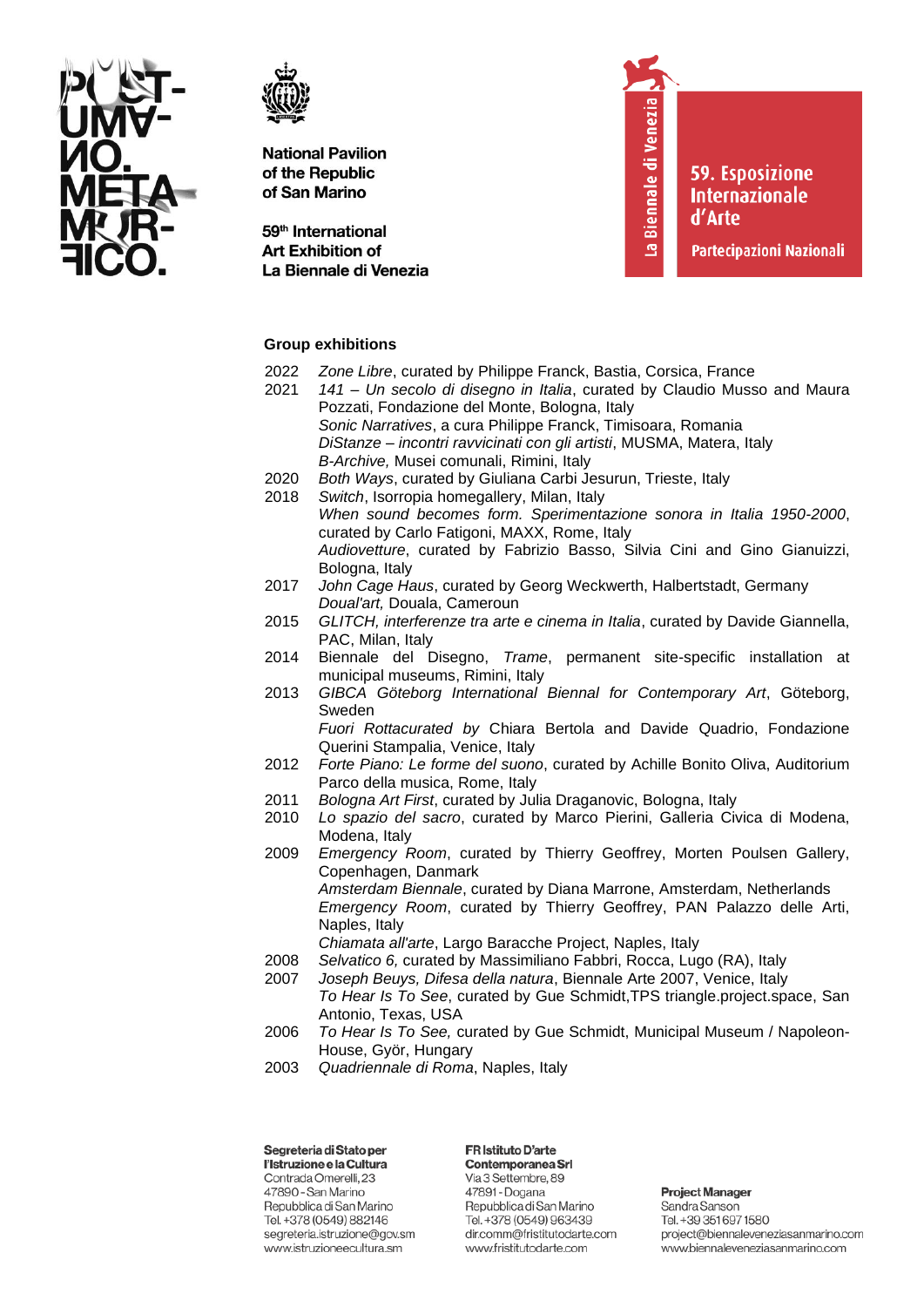



59<sup>th</sup> International **Art Exhibition of** La Biennale di Venezia La Biennale di Venezia

**59. Esposizione Internazionale** d'Arte

**Partecipazioni Nazionali** 

Theater: labirinti dell'immaginario, curated by Lorenzo Mango and Peppe Morra, Castel Sant'Elmo, Naples, Italy City Sonics, curated by Philippe Franck, Mons, Belgium d!sturbances, Exhibition Hall, Copenhagen, Danmark Musiques Nouvelles, Flagey, Bruxelles, Belgium 2001 Le tribù dell'arte, curated by Achille Bonito Oliva, Galleria comunale d'arte moderna, Rome, Italy Nuovo paesaggio italiano, curated by Maria Grazia Torri, Espace Electra, 2000 Paris, France 1999 Benevento SoundFiction, curated by Giordano Montecchi, Benevento, Italy Ripetuti Congedi, Opera Paese, Italy Nuovo paesaggio italiano, curated by Maria Grazia Torri. Orto botanico, Palermo, Italy 1998 Atlas Linz, Ars Electronica Festival, Linz, Austria Paesaggio italiano, curated byMaria Grazia Torri, Spazio Consolo, Milan, Italy Paesaggio italiano, curated by Maria Grazia Torri, Galleria Bramante, Fermignano (PU), Italy Mappe, Ex Macello, Catania, Italy 1997 Ars Electronica Festival, Linz, Austria Silenzio, curated by Valerio Dehò, Ex Stalloni, Reggio Emilia, Italy 1996 Ars Electronica Festival, Linz, Austria 1995 95, Palazzo Cesi, Santarcangelo di Romagna (RN), Italy 1994 Zeitgleich, Kunsthalle, Hall in Tirol, Austria Progetto Civitella d'Agliano, Civitella d'Agliano (VT), Italy 1993 Art Festival, Cracovia, Poland Allumées, Nantes, France Galleria Balena, Rimini, Italy 1992 Arte Sella, Borgo Valsugana (TN), Italy Die Geometrie des Schweigens, curated by Heidi Grundmann, Museum Moderner Kunst, Vienna, Austria 1987 Pitture e partiture, curated by Filiberto Menna, Lavatoio contumaciale, Roma, Italy Opera Prima, curated by Lorenzo Mango, Palazzo Cesi, Acquasparta (TR), Italy Djerassi Foundation, San Francisco, USA 1986 Osservazioni Temporali, Teatro della Gloria, Florence, Italy 1985 Kaleidoscopie, Palazzina mostre, Rimini, Italy 1982 Segni in atto, with Guido Guidi, Mariangela Gualtieri, Gianguido Palumbo, Giovanni Carpano, curated by Antonio Attisani, Tour Fromage, Aosta, Italy Biennale Giovani, Faenza (RA), Italy

Segreteria di Stato per l'Istruzione e la Cultura Contrada Omerelli, 23 47890 - San Marino Repubblica di San Marino Tel. +378 (0549) 882146 segreteria.istruzione@gov.sm www.istruzioneecultura.sm

FR Istituto D'arte Contemporanea Srl

Via 3 Settembre, 89 47891 - Dogana Repubblica di San Marino Tel. +378 (0549) 963439 dir.comm@fristitutodarte.com www.fristitutodarte.com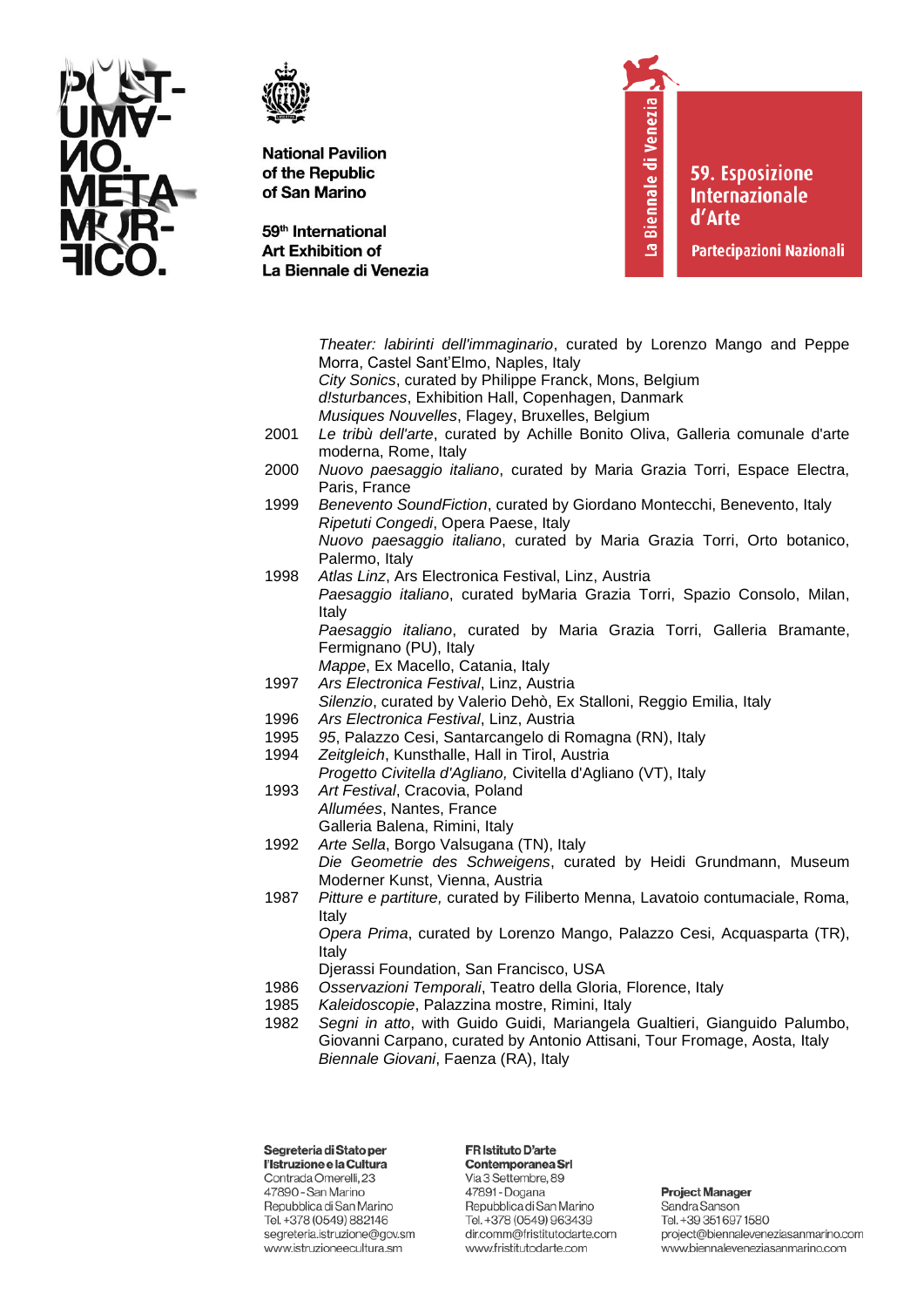



59<sup>th</sup> International **Art Exhibition of** La Biennale di Venezia



**59. Esposizione Internazionale** d'Arte

Partecipazioni Nazionali

# Padiglione della Repubblica di San Marino alla 59. Esposizione Internazionale d'Arte - La Biennale di Venezia

### ROBERTO PACI DALO Biografia e curriculum

Roberto Paci Dalò è nato a Rimini nel 1962 e cresciuto a Tremosine sul Garda (BS); ha vissuto a Berlino, Napoli e Roma, con residenze a Vancouver in British Columbia, Canada. Disegnatore, artista visivo e sonoro, compositore, musicista e regista, è un pioniere nel rapporto tra arte e tecnologie digitali. Realizza il suo lavoro a partire da suono e disegno, espandendoli in scultura, installazione, musica, film, arti performative e progetti collaborativi, muovendosi tra istituzione, scena indipendente e pop culture. Arte, scienza e natura sono le parole chiave del suo lavoro, che tocca diverse aree di interesse, tra le quali cartografia, radiofonia, reti telematiche, persistenza della tradizione classica nel contemporaneo, psicoacustica, calligrafia, robotica, elaborazione in tempo reale di immagine e suono, soundscape (paesaggi sonori e ritratti acustici di città). Per definire il proprio lavoro ha coniato le definizioni "drammaturgia dei media" e "teatro dell'ascolto". Espone le sue opere in musei, gallerie, teatri, biennali e festival internazionali, avvalendosi parallelamente della pratica del site-specific con la finalità di abitare i luoghi per trasformarne la percezione. Tra i suoi riferimenti geografici alcune aree del mondo (e le loro culture), quali Armenia e Georgia (Transcaucasia in generale). Mitteleuropa, deserti del Nord America. Gerusalemme. La freguentazione sistematica di luoghi di culto (in particolare chiese armene, ortodosse cristiane, sinagoghe e moschee) fa parte della sua pratica, mentre un rapporto particolare con l'universo ebraico fa da contrappunto continuo al suo lavoro. Ha collaborato con musicisti (Kronos Quartet, Julia Kent, Philip Jeck, Terry Riley, Scanner, Robert Lippok, Massive Attack, David Moss), scrittori (Predrag Matvejevic', Gabriele Frasca, Mariangela Gualtieri, Paolo Fabbri), artisti visivi (Hermann Nitsch, Maurizio Cattelan, Robert Adrian, Paolo Rosa, Oreste Zevola), filosofi (Giorgio Agamben), graphic designer (Paolo Tassinari), fotografi (Guido Guidi, Roberto Masotti), attori (Giorgia Sinicorni, Anna Bonaiuto, Umberto Orsini, Arnoldo Foà, Sandro Lombardi). Produce regolarmente dischi e libri. Il suo ultimo libro Ombre (Quodlibet, 2019) documenta la collezione della Galleria Nazionale dell'Umbria. Ha curato nel 2021 regia, scene e costumi dell'opera Repertoire di Mauricio Kagel (Aperto Festival, Reggio Emilia). È membro di Internationale Heiner Müller Gesellschaft di Berlino e di British Cartographic Society di Londra. Insegna Exhibit e Experience Design presso l'Università degli Studi della Repubblica di San Marino, dove ha fondato e dirige Usmaradio - Centro di ricerca per la radiofonia. Il suo studio Giardini Pensili è anche uno spazio per residenze di artisti e ricercatori e un luogo di performance. Premio Napoli per la lingua e la cultura italiana e Fellowship del Berliner Künstlerprogramm des DAAD, ha ricevuto la stima e il sostegno di Aleksandr Sokurov e John Cage.

#### Segreteria di Stato per l'Istruzione e la Cultura

Contrada Omerelli, 23 47890 - San Marino Repubblica di San Marino Tel. +378 (0549) 882146 segreteria.istruzione@gov.sm www.istruzioneecultura.sm

#### FR Istituto D'arte Contemporanea Srl

Via 3 Settembre, 89 47891 - Dogana Repubblica di San Marino Tel. +378 (0549) 963439 dir.comm@fristitutodarte.com www.fristitutodarte.com

# **Project Manager** Sandra Sanson

Tel. +39 351 697 1580 project@biennaleveneziasanmarino.com www.biennaleveneziasanmarino.com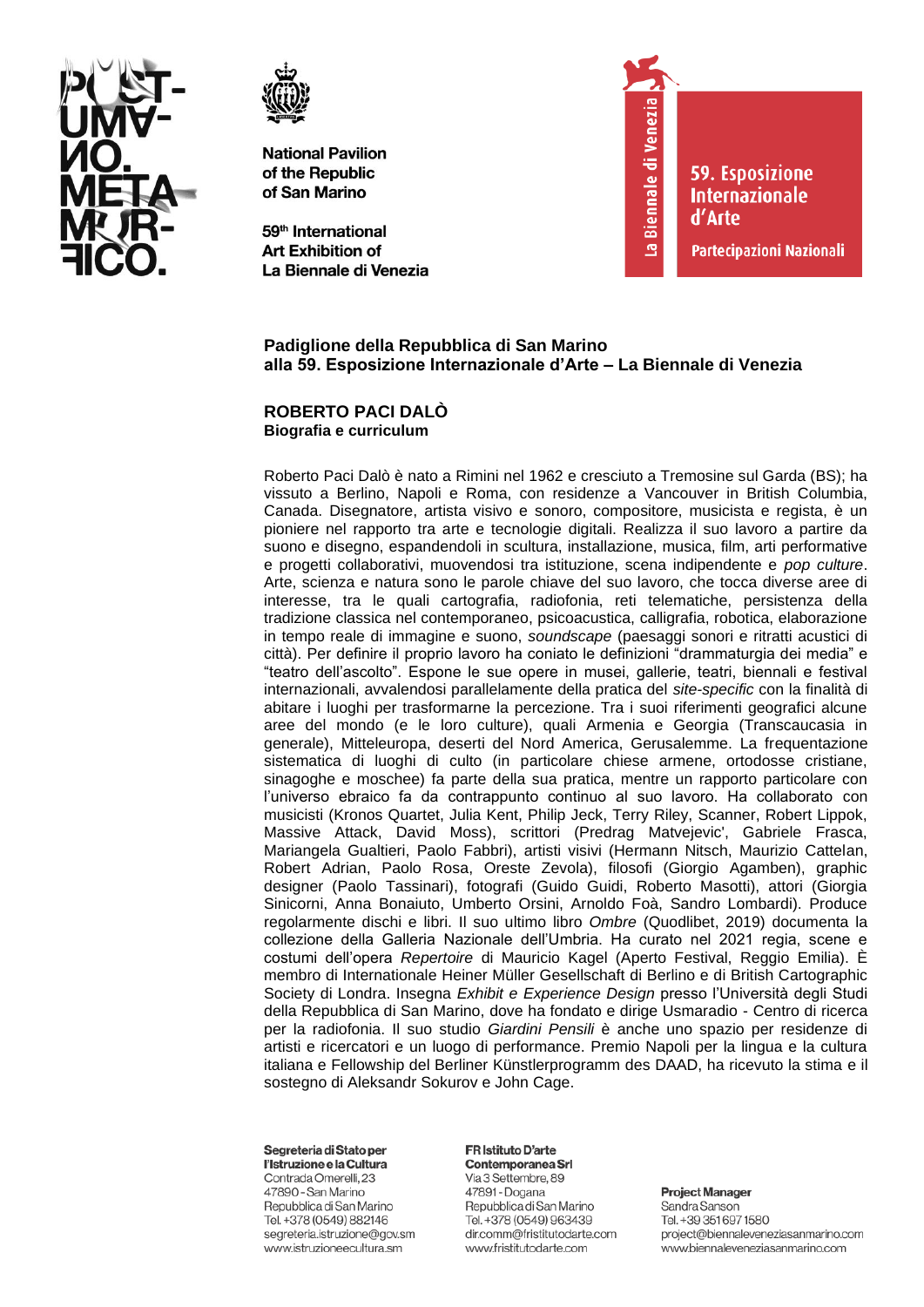



59<sup>th</sup> International **Art Exhibition of** La Biennale di Venezia



È Esperto della Commissione europea e fa parte del gruppo di progettazione del New European Bauhaus, per il quale sta curando un libro in uscita nel 2022. Il suo lavoro è presentato dalla Galleria Mazzoli (Berlino / Modena). Vive e lavora sulle colline di Rimini.

### **Mostre Personali e Installazioni site-specific**

2022 *Fabula,* installazione site-specific permanente, Fondazione Serpone, Torrita Tiberina (Roma), Italia *Ductus,* installazione site-specific permanente, a cura di Marco Pierini, Galleria Nazionale dell'Umbria, Perugia, Italia 2018 *Shul*, a cura di Davide Quadrio, Palazzo del Merenda - Pinacoteca Civica, Musei San Domenico, Forlì (FC), Italia *John & Morty*, installazione sonora in viaggio all'interno del "Treno di John Cage" tra Bologna e Porretta Terme, Italia *Il colore Bruno*, film per Bruno di Bello, Fondazione Marconi, Milano, Italia 2017 *Long Night Talks*, a cura di Georg Weckwerth, Tonspur MQ MuseumsQuartier, Vienna, Austria *Kinoglaz*, Galleria Marcolini, Forlì, Italia *Il colore Bruno*, film per Bruno di Bello, a cura di Maria Savarese, Museo Archeologico Nazionale, Napoli, Italia 2016 *Filmnero*, a cura di Maria Savarese, Al Blu di Prussia, Napoli, Italia *Ye Shanghai*, MAO Museo d'Arte Orientale, Torino, Italia 2014 *Ye Shanghai*, a cura di Monica Bosaro, Fondazione Bevilacqua La Masa, Venezia, Italia *Trame*, installazione site-specific permanente, Musei comunali, Rimini, Italia 2013 *Ischiaboscoincantato*, installazione site-specific, in collaborazione con Toti Semerano, Ischia (NA), Italia *Fuorifestival XXX*, Sinagoga, Pesaro, Italia *Ye Shanghai*, Fondazione Querini Stampalia, Venezia, Italia *Tunnel Tales*, installazione site-specific permanente, Göteborg, Svezia 2012 *Luftkrieg*, testo di Julia H. Schroeder, Galerie Mazzoli, Berlino, Germania *Time Line,* a cura di Mirko Rizzi, Marsèlleria, Milano, Italia 2011 *Six Memos*, a cura di Alanna Heiss, Cortili del Museo Archeologico, Piazza San Marco, Venezia, Italia *The Conference of the Birds* e *The Color of Pomegranates*, installazioni sitespecific permanenti, Masseria Art Project, Fasano (BR), Italia 2010 *Storie di lupi e lepri*, a cura di Rosita Lappi, Rimini, Italia *Pulviscolo*, Flussi, Avellino, Italia 2009 *Storie di lupi e lepri*, a cura di Francesca di Transo, Galleria Hde, Napoli, Italia

Segreteria di Stato per l'Istruzione e la Cultura Contrada Omerelli, 23 47890 - San Marino Repubblica di San Marino Tel. +378 (0549) 882146 segreteria.istruzione@gov.sm www.istruzioneecultura.sm

FR Istituto D'arte Contemporanea Srl

Via 3 Settembre, 89 47891 - Dogana Repubblica di San Marino Tel. +378 (0549) 963439 dir.comm@fristitutodarte.com www.fristitutodarte.com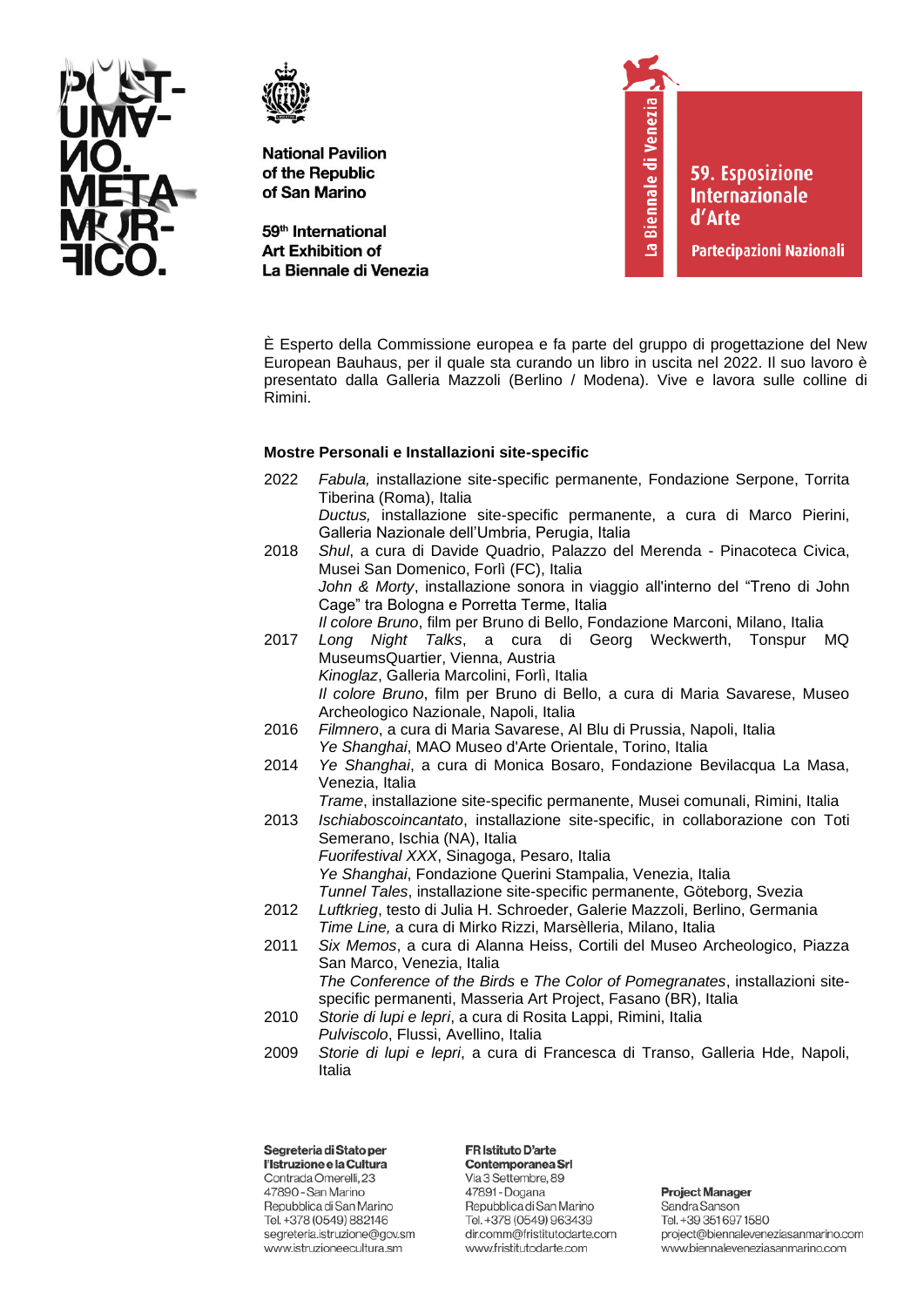



59<sup>th</sup> International **Art Exhibition of** La Biennale di Venezia La Biennale di Venezia

**59. Esposizione Internazionale** d'Arte

**Partecipazioni Nazionali** 

Atlas of Emotion Stream, a cura di Julia Draganovic, PAN Palazzo delle Arti, Napoli, Italia 2008 Extremo Fluctus, Hotel delle Palme, Capri (NA), Italia Nitschland Napoli, Museo Nitsch, Napoli, Italia Sottobosco, O', Milano, Italia Shadows, DuoMo Studio Zero, Rimini, Italia City Works, a cura di Marco Brizzi, Galleria SESV, Firenze, Italia Blue Stories, Cinema &/è Lavoro, Terni, Italia Petróleo México. Officina delle Arti. Reggio Emilia. Italia 2007 Sparks, a cura di Marco Pierini, Palazzo delle Papesse, Siena, Italia 2006 Schwarzes Licht. Deutsch-Russisches Museum. Berlino. Germania Greuelmärchen, a cura di Klaudia Ruschkowski e Wolfgang Storch, Berlino, Germania Riminisoudscape, Università di Bologna - polo di Rimini, Italia 2004 Scala temporale, in collaborazione con Paolo Rosa / Studio Azzurro, a cura di Annelie Bortolotti, EURAC, Bolzano, Italia Tremante omaggio, Il Laboratorio dell'imperfetto, Gambettola (FC), Italia Filmnero, a cura di Ugo Pitozzi, Museo d'arte contemporanea di Villa Croce, Genova, Italia 2003 Sound as generative space, in collaborazione con Luca Ruzza, Charlottenborg Exhibition Hall, Copenhagen, Danimarca EMN40, a cura di Philippe Franck, Flagey, Bruxelles, Belgio 2002 L'ombra di Jesenice, Gornjesavski Muzej, Jesenice, Slovenia 2001 Code Files Remix, in collaborazione con Lab[au], a cura di Philippe Franck, Les Brigittines, Netdays, Bruxelles, Belgio 2000 Napoli, Studio Morra, Napoli, Italia 1999 Napoli, Deutzer Brücke, Colonia, Germania OZ, a cura di Manfred Mixner, SFB Lichthof, Berlino, Germania 1996 In sospensione, in collaborazione con Salvo Cuccia e Gianni Gebbia, Spasimo, Palermo, Italia 1994 Napoli, a cura di Matthias Osterwold, Podewil, Berlino, Germania Napoli, Alte Schmiede, Vienna, Austria Napoli, Link, Bologna, Italia 1992 Roberto Paci Dalò, Galleria Neon, Bologna, Italia 1987 Stanza di carte: scritture e partiture, a cura di Lorenzo Mango, Palazzo Cesi, Acquasparta (TR), Italia Pitture e partiture, a cura di Filiberto Menna, Lavatoio contumaciale, Roma, Italia 1986 Osservazioni Temporali, Teatro della Gloria, Firenze, Italia Geografie Personali, Ex Stalloni, Reggio Emilia, Italia Lavori recenti, Galleria Decalage, Milano, Italia

Segreteria di Stato per l'Istruzione e la Cultura Contrada Omerelli, 23 47890 - San Marino Repubblica di San Marino Tel. +378 (0549) 882146 segreteria.istruzione@gov.sm www.istruzioneecultura.sm

#### FR Istituto D'arte Contemporanea Srl

Via 3 Settembre, 89 47891 - Dogana Repubblica di San Marino Tel. +378 (0549) 963439 dir.comm@fristitutodarte.com www.fristitutodarte.com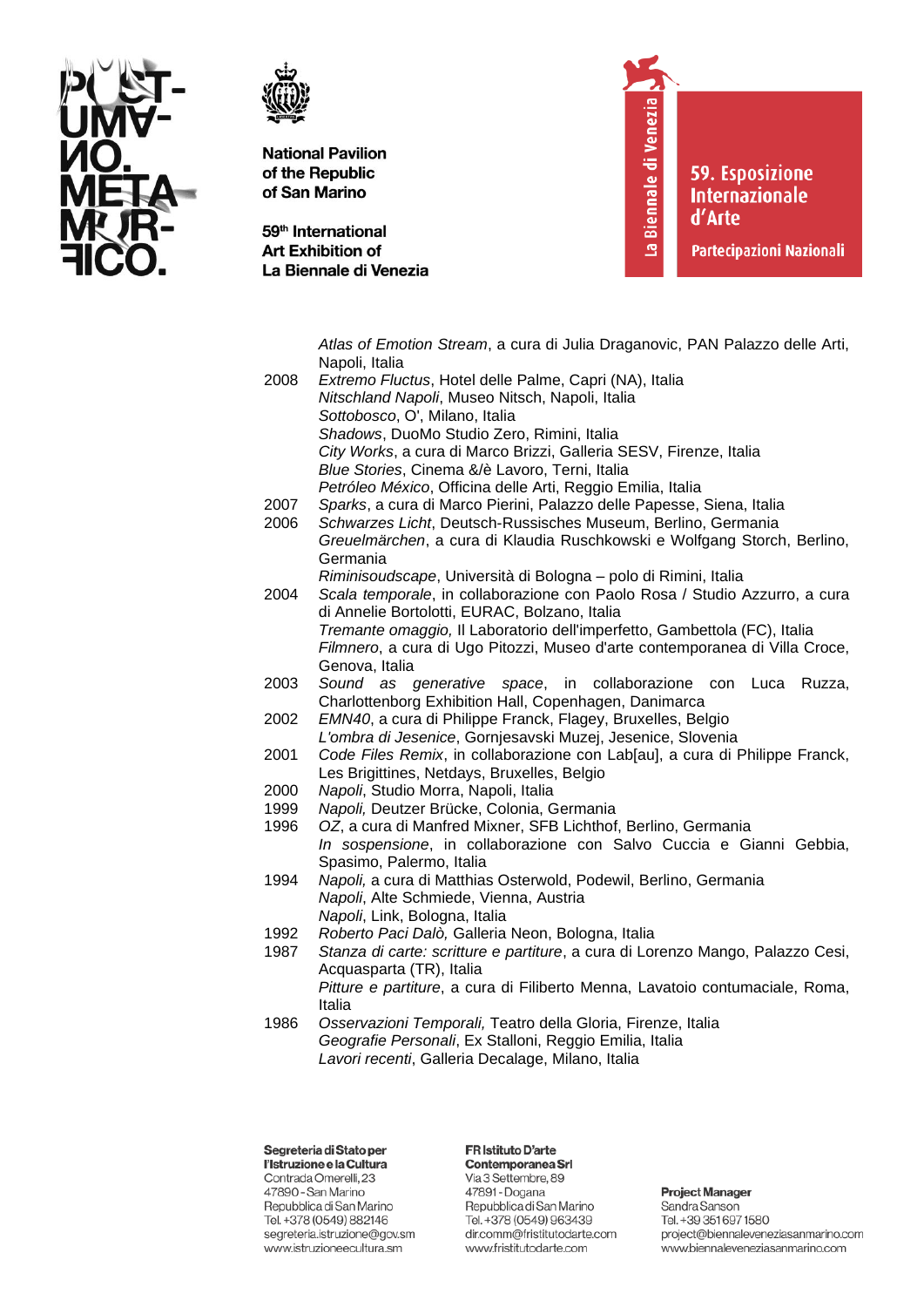



59<sup>th</sup> International **Art Exhibition of** La Biennale di Venezia La Biennale di Venezia

**59. Esposizione Internazionale** d'Arte

**Partecipazioni Nazionali** 

# **Mostre Collettive**

- 2022 *Zone Libre*, a cura di Philippe Franck, Bastia, Corsica, Francia
- 2021 *141 – Un secolo di disegno in Italia*, a cura Claudio Musso e Maura Pozzati, Fondazione del Monte, Bologna, Italia *Sonic Narratives*, a cura Philippe Franck, Timisoara, Romania *DiStanze – incontri ravvicinati con gli artisti*, MUSMA, Matera, Italia *B-Archive,* Musei comunali, Rimini, Italia
- 2020 *Both Ways*, a cura di Giuliana Carbi Jesurun, Trieste, Italia
- 2018 *Switch*, Isorropia homegallery, Milano, Italia *When sound becomes form. Sperimentazione sonora in Italia 1950-2000*, a cura di Carlo Fatigoni, MAXX, Roma, Italia *Audiovetture*, a cura di Fabrizio Basso, Silvia Cini e Gino Gianuizzi, Bologna, Italia
- 2017 *John Cage Haus*, a cura di Georg Weckwerth, Halbertstadt, Germania *Doual'art,* Douala, Cameroun
- 2015 *GLITCH, interferenze tra arte e cinema in Italia*, a cura di Davide Giannella, PAC, Milano, Italua
- 2014 Biennale del Disegno, *Trame* installazione site-specific permanente ai Musei comunali, Rimini, Italia
- 2013 *GIBCA Göteborg International Biennal for Contemporary Art*, Göteborg, Svezia

*Fuori Rotta,* a cura di Chiara Bertola e Davide Quadrio, Fondazione Querini Stampalia, Venezia, Italia

- 2012 *Forte Piano: Le forme del suono*, a cura di Achille Bonito Oliva, Auditorium Parco della musica, Roma, Italia
- 2011 *Bologna Art First*, a cura di Julia Draganovic, Bologna, Italia
- 2010 *Lo spazio del sacro*, a cura di Marco Pierini, Galleria Civica di Modena, Modena, Italia
- 2009 *Emergency Room*, a cura di Thierry Geoffrey, Morten Poulsen Gallery, Copenhagen, Danimarca *Amsterdam Biennale*, a cura di Diana Marrone, Amsterdam, Paesi Bassi *Emergency Room*, a cura di Thierry Geoffrey, PAN Palazzo delle Arti, Napoli, Italia

*Chiamata all'arte*, Largo Baracche Project, Napoli, Italia

- 2008 *Selvatico 6,* a cura di Massimiliano Fabbri, Rocca, Lugo (RA), Italia
- 2007 *Joseph Beuys, Difesa della natura*, Biennale Arte 2007, Venezia, Italia *To Hear Is To See*, a cura di Gue Schmidt,TPS triangle.project.space, San Antonio, Texas, USA
- 2006 *To Hear Is To See,* a cura di Gue Schmidt, Municipal Museum / Napoleon-House, Györ, Ungheria
- 2003 *Quadriennale di Roma*, Napoli, Italia

Segreteria di Stato per l'Istruzione e la Cultura Contrada Omerelli, 23 47890 - San Marino Repubblica di San Marino Tel. +378 (0549) 882146 segreteria.istruzione@gov.sm www.istruzioneecultura.sm

**FR Istituto D'arte** Contemporanea Srl Via 3 Settembre, 89 47891 - Dogana Repubblica di San Marino Tel. +378 (0549) 963439

www.fristitutodarte.com

dir.comm@fristitutodarte.com